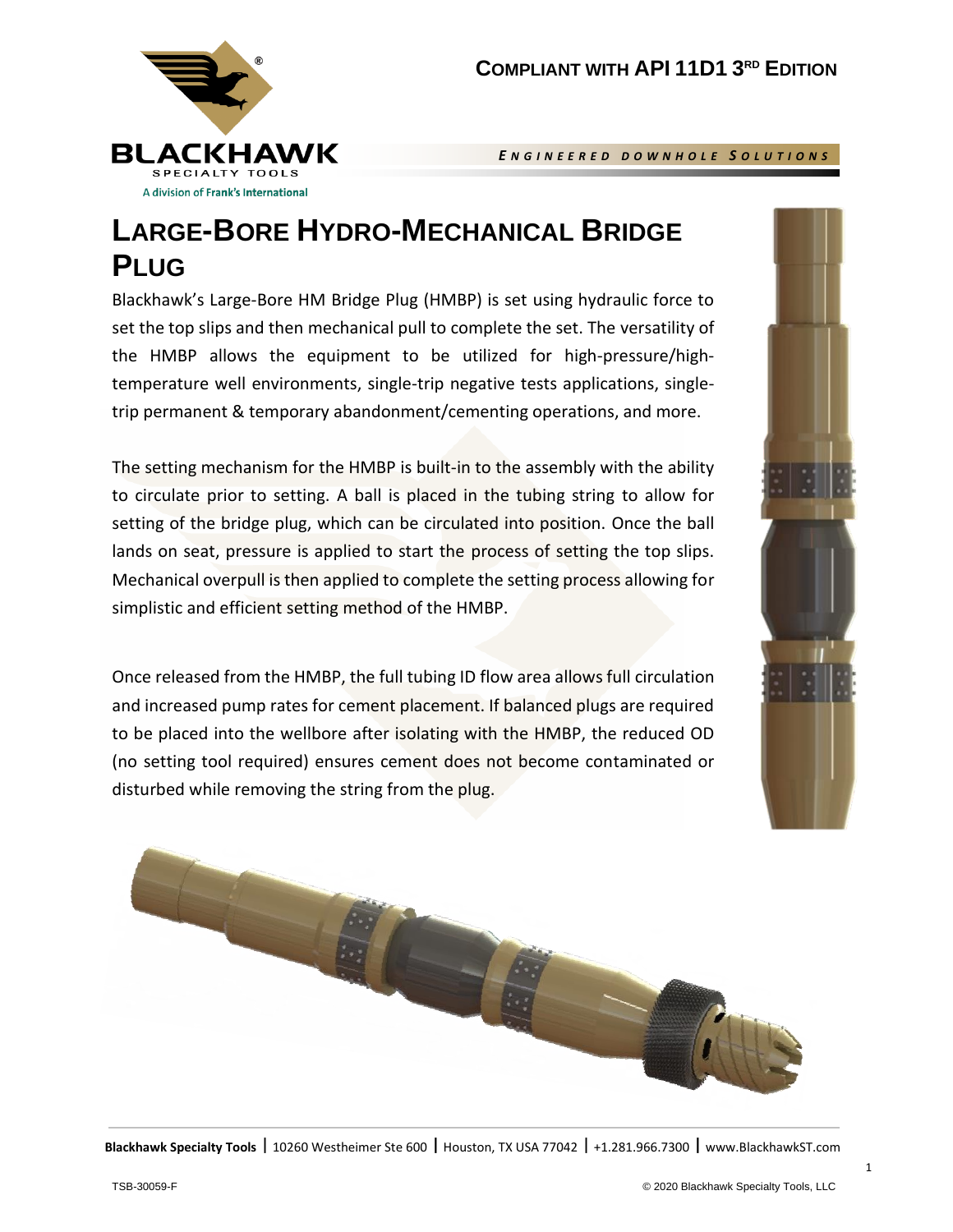

*E N G I N E E R E D D O W N H O L E S O L U T I O N S*

## *FEATURES*

- High-flow capability through workstring and hydraulic sleeve during circulation or displacement
- Versatile design allows for use in multiple applications adding efficiencies and cost savings to standard operations
- Running tool maintains slim profile allowing for proper balanced cement plug placement versus pulling through with large drag block or drag spring designs
- 325°F temperature rating standard
	- o Higher ratings available upon request.
- Drillable cast-iron construction
- Sets in casing grades up to V-150
- Anti-swab/anti-preset characteristics with 360 degree slips and angled backup design
- Setting force held in place by internal body lock ring
- Retaining rings prevent element extrusion
- Brushes and scrapers can be easily installed using a universal threaded adapter

## *APPLICATIONS*

- Permanent/temporary Abandonment operations
- Isolation barrier for single-trip negative tests
- Mechanical and cement barrier
- Highly deviated and horizontal wellbores